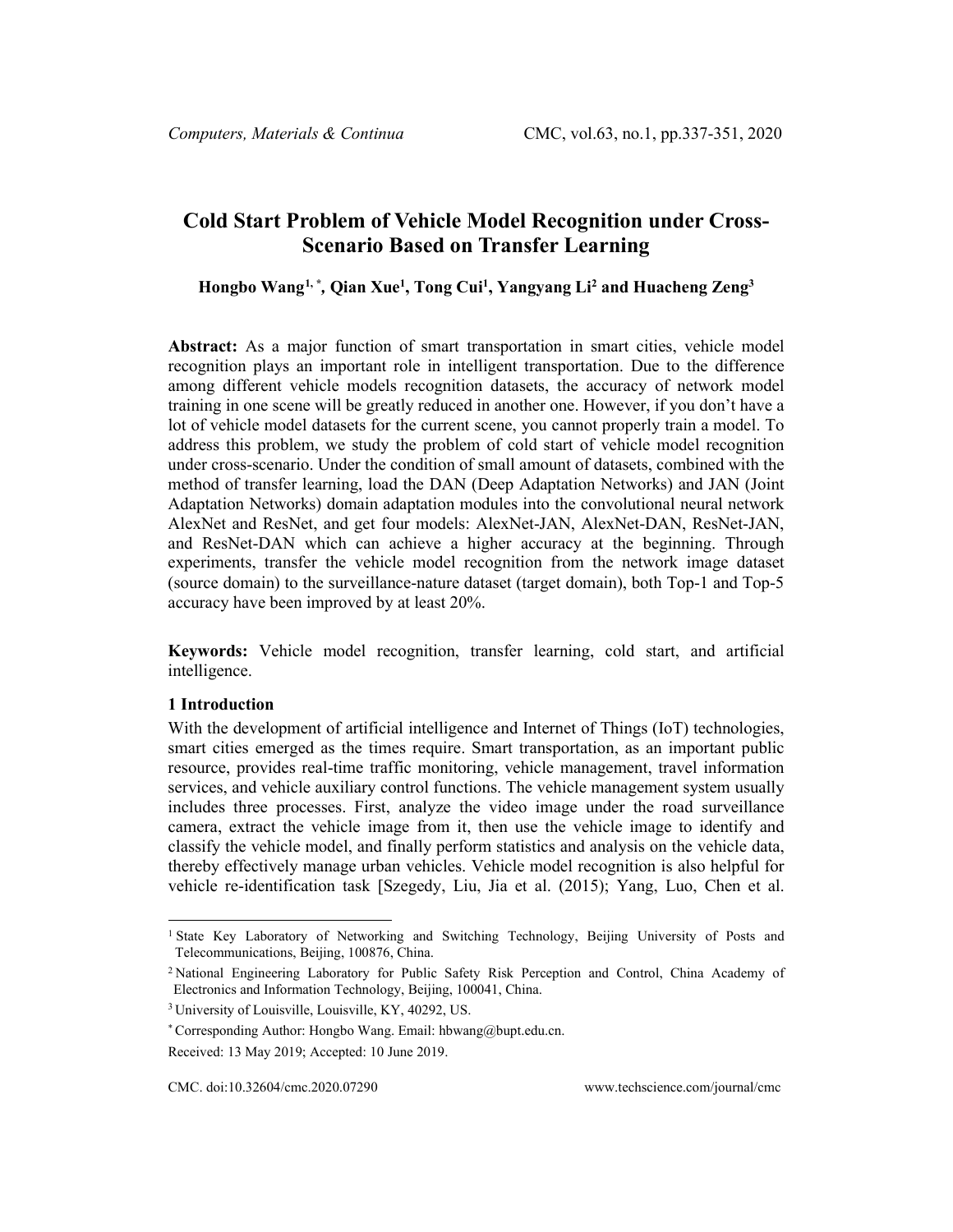(2015)] and vehicle tracking task [Liu, Liu, Mei et al. (2016)], and is of great significance for public safety and crime prevention.

Vehicle model identification includes identification of the vehicle brand and model. This problem becomes more complicated and has greater challenge. Because too many brands of various vehicles, and there are many sub-brands in each brand. There are many different models under each sub-brand. It is estimated that there are thousands of models of vehicles on the road, and the appearance of vehicles of many brands is very small. Therefore, it is a very challenging problem to achieve correct identification of so many models.

Regarding the problem of vehicle model recognition, researchers have conducted a lot of researches. The current solutions for vehicle model recognition can be classified in the following categories: the traditional methods are mainly based on the appearance of the car and other inherent features to identify, such as size, shape, texture, etc., as well as some advanced features of edge, color features [Abdelmaseeh, Badreldin, Abdelkader et al. (2012); Dule, Gokmen and Beratoglu (2010); Kim, Park and Choi (2008); Hu, Yang, Bai et al. (2013); Baek, Park, Kim et al. (2007)], Histogram of Oriented Gradient (HoG) [Csurka, Dance, Fan et al. (2004); Behley, Steinhage and Cremer (2013); Lee, Gwak and Jeon (2013)] features, pyramid Histogram of Oriented Gradient (PHOG) [Zhang (2013)] features, etc. There are also some of the most natural and intuitive 3D features used to represent the appearance and location features of the target for fine-grained classification [Krause, Stark and Deng (2013); Lin, Morariu, Hsu et al. (2014); Buch, Orwell and Velastin (2008); Xia, Feng and Zhang (2016); Yu, Zhao, Zheng et al. (2018); Yang, Luo, Wang et al. (2018); Sun, Yuan, Zhou et al. (2018)].

Most datasets currently used in the research are high quality pictures selected from the Internet, such as car forums, most of which are provided by car dealers. The resolution of the pictures is very high. The angle is mainly positive, and the light is good. There is little interference from other objects in the picture. In reality, the image comes from the surveillance camera. These images are of low quality, the resolution is relatively low, the angle is varied, the light changes with the daylight conditions, and there is object obstruction. Fig. 1 shows some contrast pictures. The diversity of the environment makes the vehicle dataset unique in its own context. The above pictures are in the CompCars dataset [Yang, Luo, Chen et al. (2015)], captured from the network and car forums. These pictures are clear and the resolution of the pictures is very high. The pictures below show the images from our surveillance camera. The lighting conditions are not good and the resolution of the pictures is very low, and there is occlusion in images.

In different scenes, such as a different background, the effect of the model will drop a lot. For example, after a model is trained on the A dataset, the accuracy on the A dataset is high, but the accuracy is much lower than A on the new B dataset, and the B dataset has the same task with A dataset. Tafazzoli et al. [Tafazzoli, Frigui and Nishiyama (2017)] performed experiments with CompCars-51 and VMMRdb-51 datasets, respectively, and CompCars-51 as the training dataset. The Top-1 accuracy on this dataset is 96.88%, while in VMMRdb-51 the accuracy is only 36.10%. With VMMRdb-51 as the training set, the accuracy of Top-1 on this dataset is 90.26%, and the accuracy on CompCars-51 is only 40.28%.

We also do experiments to verify this point. Specifically, we collected and produced a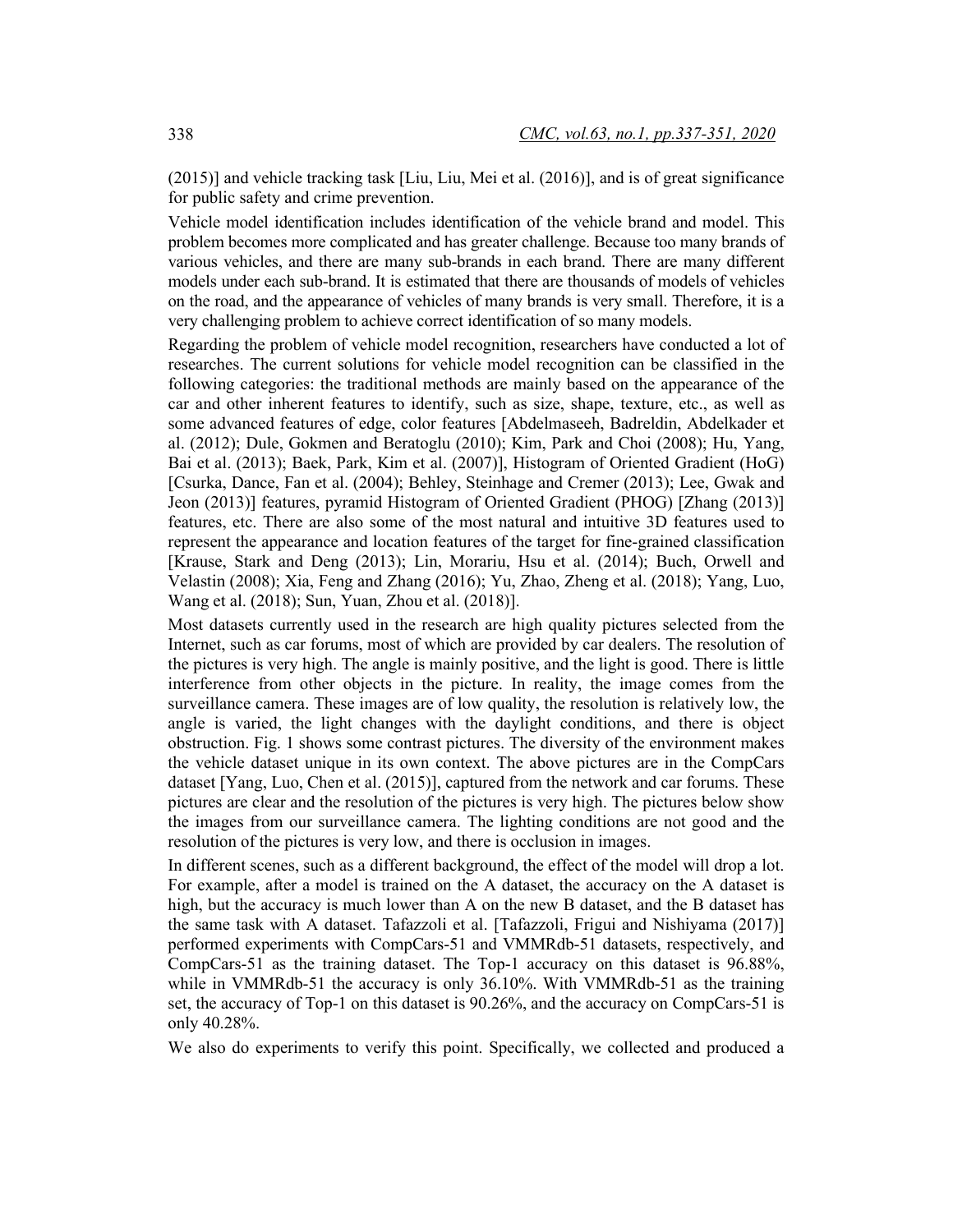vehicle model identification data set under the surveillance camera, collected 71 days of data from 178 surveillance cameras, and marked 431 models with a total of 170,304 images, as shown in the lower part of Fig. 1. Then we use AlexNet [Krizhevsky, Sutskever and Hinton (2012)] and ResNet [He, Zhang, Ren et al. (2016)] models, and use CompCars [Yang, Luo, Chen et al. (2015)] dataset as the training dataset, and our dataset as the test dataset. We use two evaluation criteria, Top-1 accuracy and Top-5 accuracy. Top-1 accuracy refers to the accuracy of first category of the model output same with the actual result. Top-5 accuracy refers to the accuracy of top five categories of the model output contain the actual results. Our result shows that the accuracy after transfering has been significantly improved. AlexNet's Top-1 accuracy on the training set was dropped from 78.99% to 31.39% and Top-5 was dropped from 92.67% to 59.09%. ResNet's Top-1 accuracy also dropped from 66.34% to 30.34%, and Top-5 accuracy dropped from 86.28% to 55.46%.



**Figure 1:** Data set comparison

The difference between datasets in different scenarios poses a big problem for practical engineering applications. For a new smart transportation project, when the system is just put into operation, it is always desirable to get a higher recognition accuracy in a shorter time, because there is little labeled data. Therefore, it can only rely on the model that was previously trained in other scenarios which is similar to the current task, reaching a better result. In view of the uniqueness of the data set in different scenarios, in order to quickly realize the recognition of the vehicle brand in a new scene when lacking the annotated data, it is necessary to solve an important and challenging problem, cold start. This is the cold start problem, in a new scenario, lacking label data, to realize the vehicle model recognition and get a good result on the task.

In order to solve the cold start problem, this paper resorts to the transfer learning method. By reducing the difference between the source domain (one scenario) and the target domain (another scenario), even in different actual scenarios in case of small labeling images of target domains, to achieve vehicle model recognition and classification problems in different scenarios. In this paper, the DAN (Deep Adaptation Networks) Long et al. [Long, Cao, Wang et al. (2015)] and JAN (Joint Adaptation Networks) [Long, Zhu, Wang et al. (2016)] domain adaptation modules in transfer learning are added to the AlexNet [Krizhevsky, Sutskever and Hinton (2012)] and ResNet [He, Zhang, Ren et al. (2016)] networks to generate four network structures, AlexNet-JAN, AlexNet-DAN, ResNet-50- JAN, and ResNet-50-DAN. We realized the transfer from the CompCars [Yang, Luo, Chen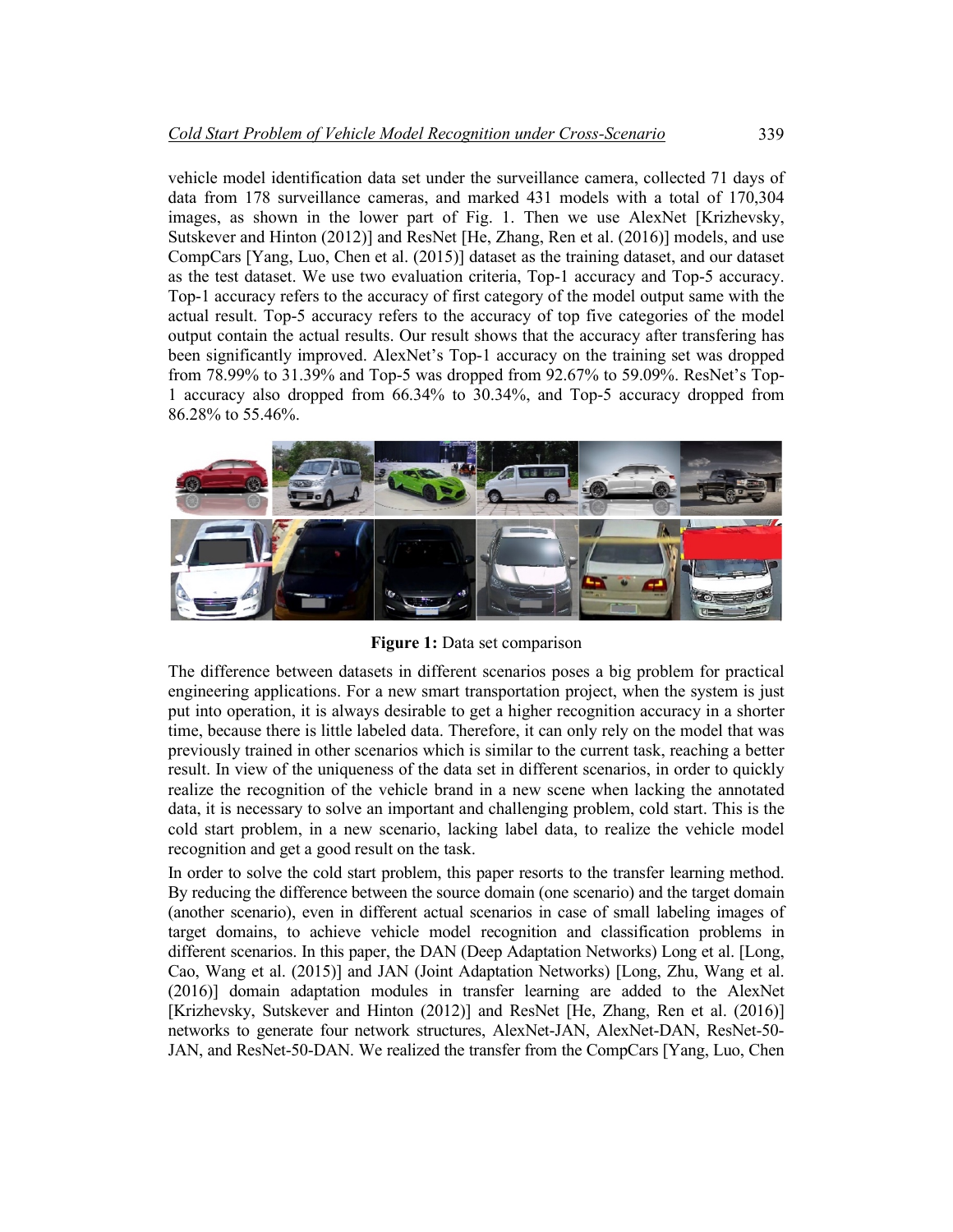et al. (2015)] dataset (source domain) to our dataset (target domain) in the vehicle model recognition using AlexNet-DAN model, and obtained 62.09% Top-1 accuracy, 85.44% Top-5 accuracy, before transferring the Top-1 accuracy is only 31.39% and the Top-5 accuracy is 59.09%, both Top-1 and Top-5 accuracy have been improved by at least 20%- 30%. Overall, we provide a method for cold start problems in vehicle model recognition cross-scenario, with an acceptable result in the absence of annotated data. And we also collect and produce a large data quantity surveillance camera sourced vehicle image dataset marked by vehicle models to fill the gaps in the vehicle brand identification field where there are few vehicle image datasets for surveillance cameras.

The rest of this paper is organized as follows. The Section 2 discusses the related work. In Section 3, we introduce the transfer learning method and the network structure used in the experiment. The details of dataset used in the experiment, experimental setup, experimental results and analysis are introduced in Section 4. We give our conclusions in Section 5.

# **2 Related work**

There are many ways about the fine-grained classification problem. Krause et al. [Krause, Stark and Deng (2013)] used a 3D geometric classifier HOG-SVM to classify 196 models, achieving an accuracy of 67.6%. In recent years, the development of convolutional neural networks has brought a revolutionary breakthrough in image recognition. AlexNet, ResNet, VGG [Simonyan and Zisserman (2014)], Densenet [Huang, Liu and Weinberger (2016)], and other networks have achieved good results in ILSVRC every year. More and more classification problems have also started to use deep learning methods. Vehicle model recognition is no exception, it belongs to the fine-grained classification problem [Lin, Morariu, Hsu et al. (2014); Buch, Orwell and Velastin (2008); Xia, Feng and Zhang (2016); Yu, Zhao, Zheng et al. (2018)]. Yang et al. [Yang, Luo, Chen et al. (2015)] use the GoogLeNet network to classify 431 vehicle models. The Top-1 accuracy is 76.70%, and the Top-5 accuracy is 91.70%. Similarly, this paper uses the two commonly used deep learning networks AlexNet and ResNet to conduct experiments.

There are many public datasets in the field of vehicle model recognition. The Tang team Yang et al. [Yang, Luo, Chen et al. (2015)] published the CompCars dataset, which contains images from the network and surveillance cameras. The network images are collected from car forums, public websites and search engines, covering most commercial vehicle models in the past decade. A total of 136,727 vehicle images contain various angles of the vehicle; surveillance images are collected by surveillance cameras and contain 50,000 front view car pictures. Krause et al. [Krause, Stark and Deng (2013)] established two datasets of 10-BMW and 197-car, which are also pictures taken from the Internet. Tafazzoli et al. [Tafazzoli, Frigui, and Nishiyama (2017)] disclosed that the VMMR dataset contains 9,170 categories with a total of 291,752 images, covering models from 1950 to 2016. Although these data sets are numerous and have many categories, there are certain differences between the different datasets of vehicle models. When one dataset is used for training and the other dataset is used to test, the effect will be much lower. Therefore, using these public datasets to solve the problem of vehicle model recognition in another scene is not ideal.

Different from most current vehicle model recognition studies, this paper mainly focuses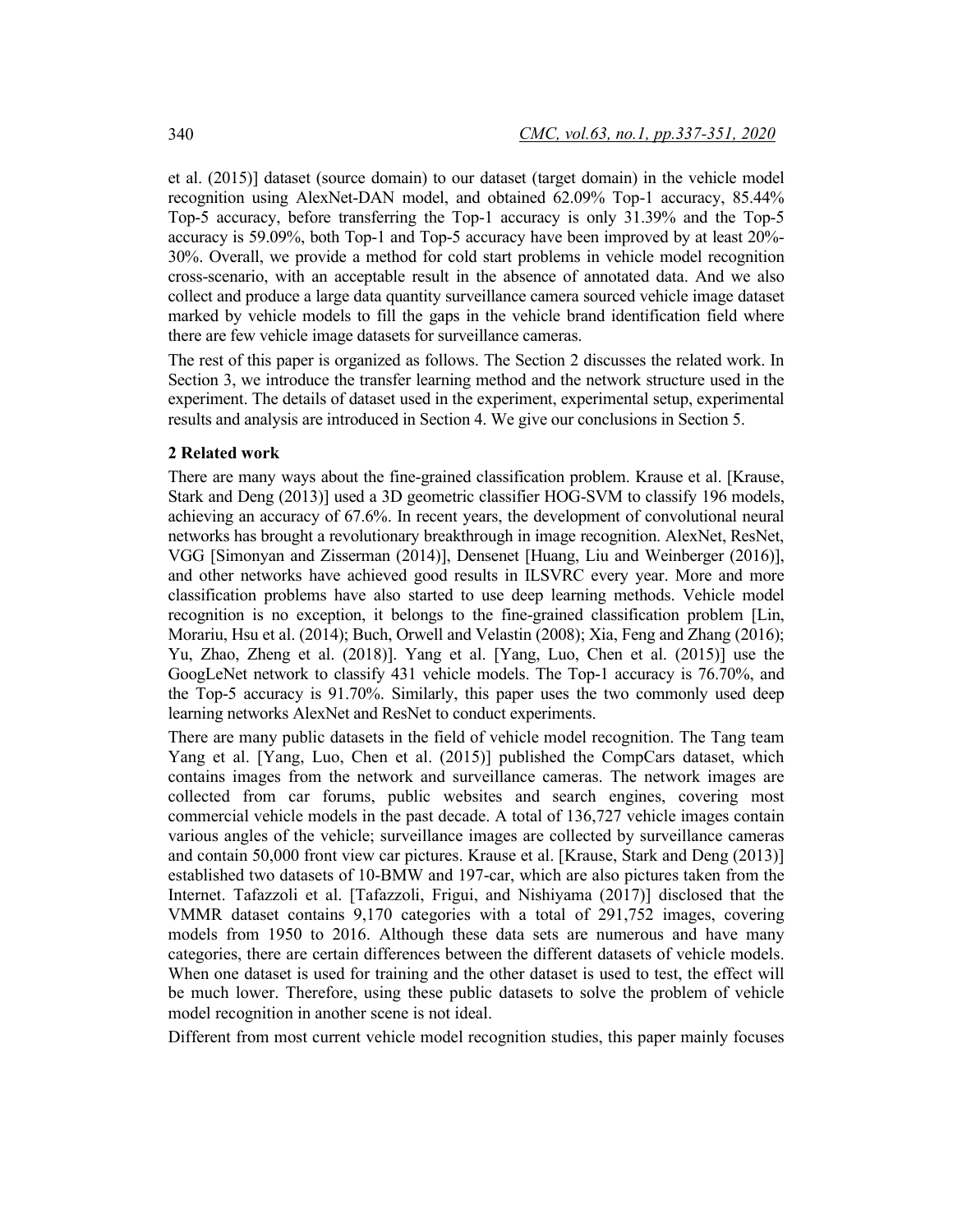on the cold start problem in vehicle model recognition proposed above. We use the method of transfer learning to achieve domain adaptation from network images to surveillance images. Transfer learning is widely used in many fields, such as machine learning and data mining. When data distribution changes from one domain to another, many models need to be rebuilt with new training data, while transfer learning can avoid a lot of expensive data tagging work.

Yi et al. [Yi, Lei, Liao et al. (2014)] applied transfer learning to deep learning and proposed a depth transfer metric learning (DTML) method. It has achieved good results in cross-dataset face recognition and human re-identification. Shen et al. [Shen, Qu, Zhang et al. (2017)] proposed a new method called Wasserstein Distance Guided Representation Learning (WDGRL) for the learned domain invariant feature representations, which has been well validated on the adaptive datasets of emotion and image classification. Their work proves that transfer learning has a better role in deep learning and image classification. This paper applies transfer learning to vehicle model recognition. By adding the DAN and JAN domain adaptation modules in transfer learning to the AlexNet and ResNet-50 networks, we achieve transfering from CompCars (source domain) to our data set in vehicle model recognition (target Domain).

# **3 Network model**

### *3.1 Transfer learning*

Transfer learning is not only widely used in the fields of machine learning and data mining. With the development of deep learning, many theories of transfer learning are gradually applied to the field of deep learning, and have achieved good results. Yosinski et al. [Yosinski, Clune, Bengio et al. (2014)] demonstrated through experiments that the first few layers of the neural network are basically general features, and that the effect of transferring the first few layers will be better. If fine-tune is added in the depth transfer network, the effect will be improved. It may be better than the original network, and the transfer of network layers can accelerate the learning and optimization of the network.

Domain adaptation is an important research direction in the field of transfer learning. Common domain adaptation includes instance-based adaptation, feature representationbased adaptation, classifier-based adaptation, where in the unsupervised case, because there are no target labels, so classifier based adaptation is not feasible.

#### *3.2 DAN and JAN*

There are many ways of domain adaptation, such as SHL-MDNN, DAN, JAN. DAN maps hidden layers related to learning tasks in CNN to the reconstructed nuclear Hilbert space, and minimizes the distance between different domains through multicore optimization. The DAN module is based on the DDC (Deep Domain Confusion) method proposed by Tzeng et al. [Tzeng, Hoffman, Zhang et al. (2014)] at the University of California, Berkeley. The DAN method adds three adaptive layers to the field adaptation learning in the three layers before the classifier. And DAN adopts the multiple kernel maximum mean discrepancy (MK-MMD), moreover the DAN method integrates the parameter learning of MK-MMD into the training of convolutional neural networks, but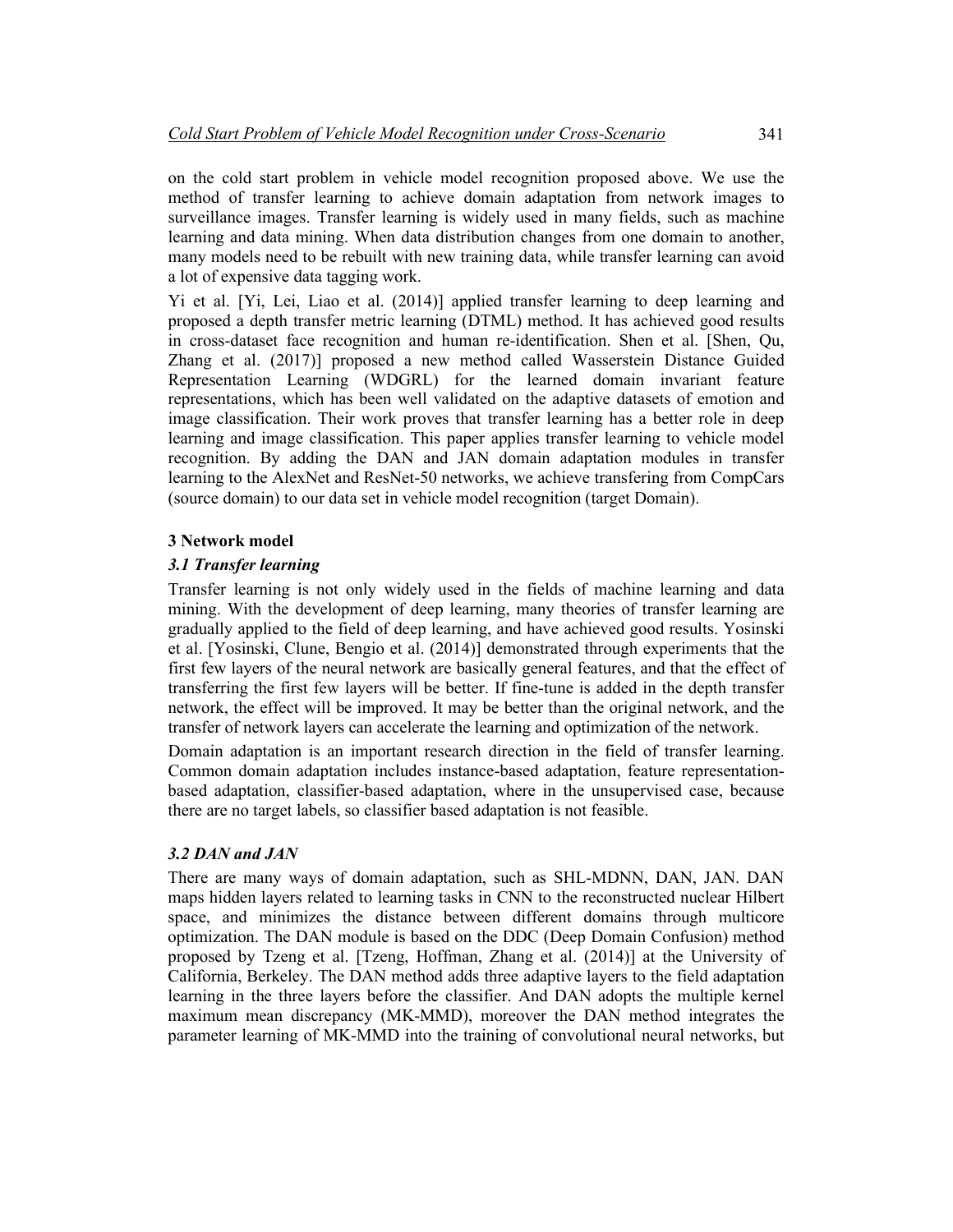does not increase the training time of the network. DAN method is show in Fig. 2.



**Figure 2:** DAN method

The formula for calculating MK-MMD is:

 $\mathcal{K} \triangleq \{k = \sum_{u=1}^{m} \beta_u k_u : \beta_u \geq 0, \forall u\}$  (1)

$$
(1)
$$

DAN's optimization goal consists of two parts: loss function and adaptive loss. The distribution distance is the MK-MMD distance we mentioned above. Therefore, DAN's optimization goal is:

$$
\min_{\Phi} \frac{1}{n_a} \sum_{i=1}^{n_a} J(\theta(x_i^a), y_i^a) + \lambda \sum_{l=l_1}^{l_2} d_k^2(\mathcal{D}_s^l, \mathcal{D}_t^l)
$$
 (2)

JAN proposed a new joint distribution distance measurement relationship, using this relationship to generalize the transfer learning ability of the depth model to adapt the data distribution in different fields, and simultaneously performs adaptive and confrontational learning of joint distribution in deep networks. JAN method is show in Fig. 3.



**Figure 3:** JAN method

The JAN method extends the adaptive method of data to the adaptation of categories, and proposes JMMD metrics (Joint MMD):

$$
\widehat{D}_{L}(P,Q) = \frac{1}{n_{s}^{2}} \sum_{i=1}^{n_{s}} \sum_{j=1}^{n_{s}} \prod_{\ell \in L} k^{\ell}(z_{i}^{sl}, z_{j}^{sl}) + \frac{1}{n_{t}^{2}} \sum_{i=1}^{n_{t}} \sum_{j=1}^{n_{t}} \prod_{\ell \in L} k^{\ell}(z_{i}^{tl}, z_{j}^{tl}) - \frac{1}{n_{s}n_{t}} \sum_{i=1}^{n_{s}} \sum_{j=1}^{n_{t}} \prod_{\ell \in L} k^{\ell}(z_{i}^{sl}, z_{j}^{tl})
$$
\n(3)

Similar to DAN, JAN's optimization goal is the sum of the loss function of the difference between the predicted and actual values of JMMD and its own loss function. The optimization goals of JAN are as follows:

$$
\min_{f} \max_{\theta} \frac{1}{n_s} \sum_{i=1}^{n_s} J\left(f(x_i^s), y_i^s + \lambda \widehat{\mathcal{D}_l}(P, Q, \theta)\right) \tag{4}
$$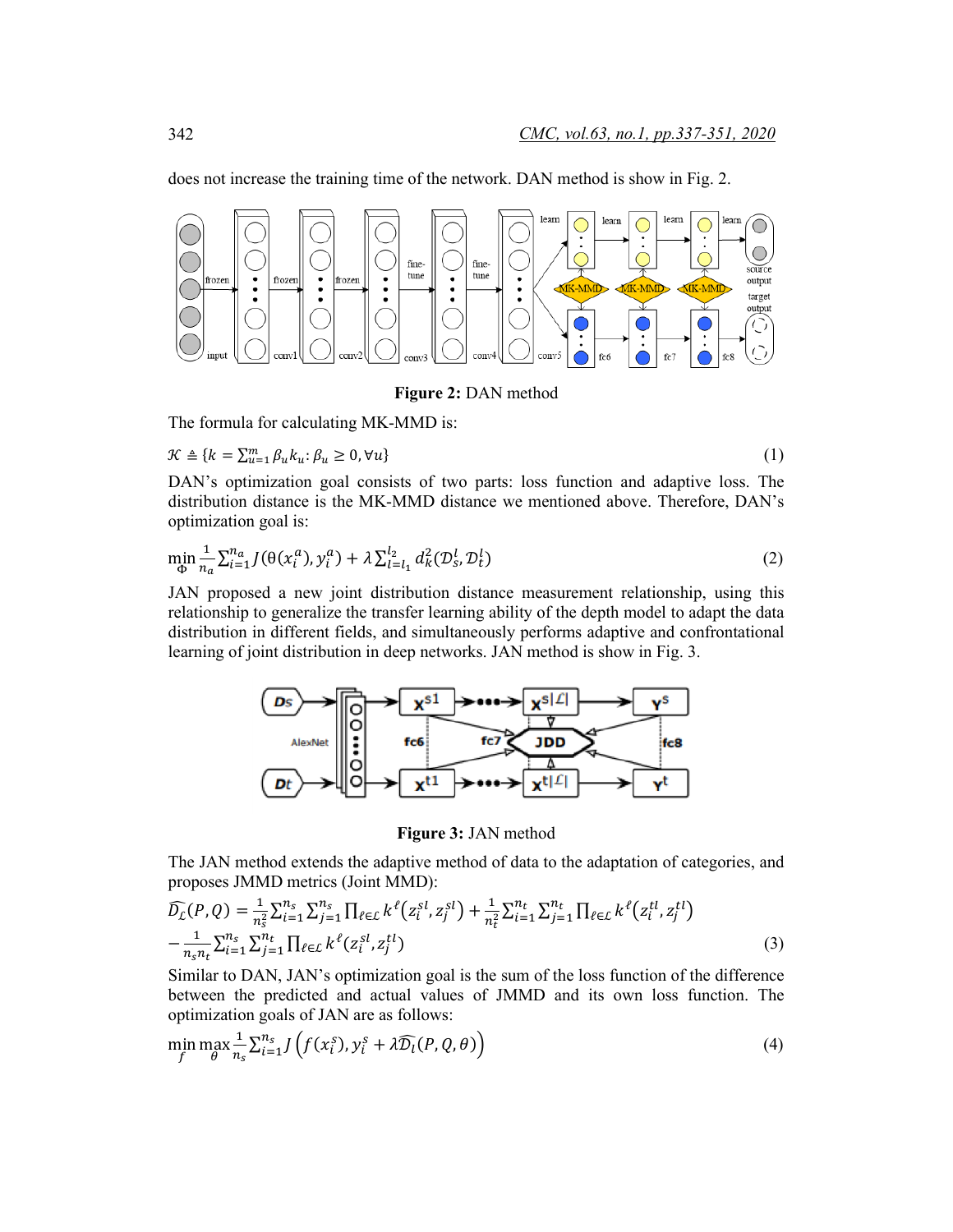In this paper, DAN and JAN were applied to experiments in AlexNet and ResNet respectively. Using other similar transfer learning methods, similar experimental results should be obtained. We just selected DAN and JAN, because they have stable performance in the field of deep transfer learning. The JAN module was added to the first three layers of the AlexNet and ResNet-50 classifiers to form AlexNet-JAN and ResNet-50-JAN. JAN is more complicated than DAN. It calculates the JMMD loss by the knowledge of the training in the previous layers through multiple bottleneck layers, and cross-processes the JMMD losses with the subsequent layers, plus the softmax error calculation of the classification optimization itself to optimize the network together. At the last few layers of the network, added the domain adaptation algorithm. Generated four network structures, AlexNet-JAN, AlexNet-DAN, ResNet-50-JAN, and ResNet-50-DAN. Fig. 4 shows ResNet-50-JAN and AlexNet-DAN network structure. For ResNet-50-JAN, the domain adaptation module is added after the last bottleneck and fc-8 layer. For the AlexNet-DAN network, the domain adaptation module is added after the fc-7 layer.



**Figure 4:** ResNet-50-JAN and AlexNet-DAN

# **4 Experiments**

In this section, we use the two datasets, CompCars and our surveillance dataset collected under the surveillance camera to conduct experiments. First, we use AlexNet and ResNet-50 to perform fine-tune training on CompCars's network images to obtain a model with better classification effect in the source domain. Then, we added the domain adaptation modules JAN and DAN to AlexNet and ResNet-50, respectively, to improve the classification effect of the surveillance dataset on networks models and achieve the purpose of cold start.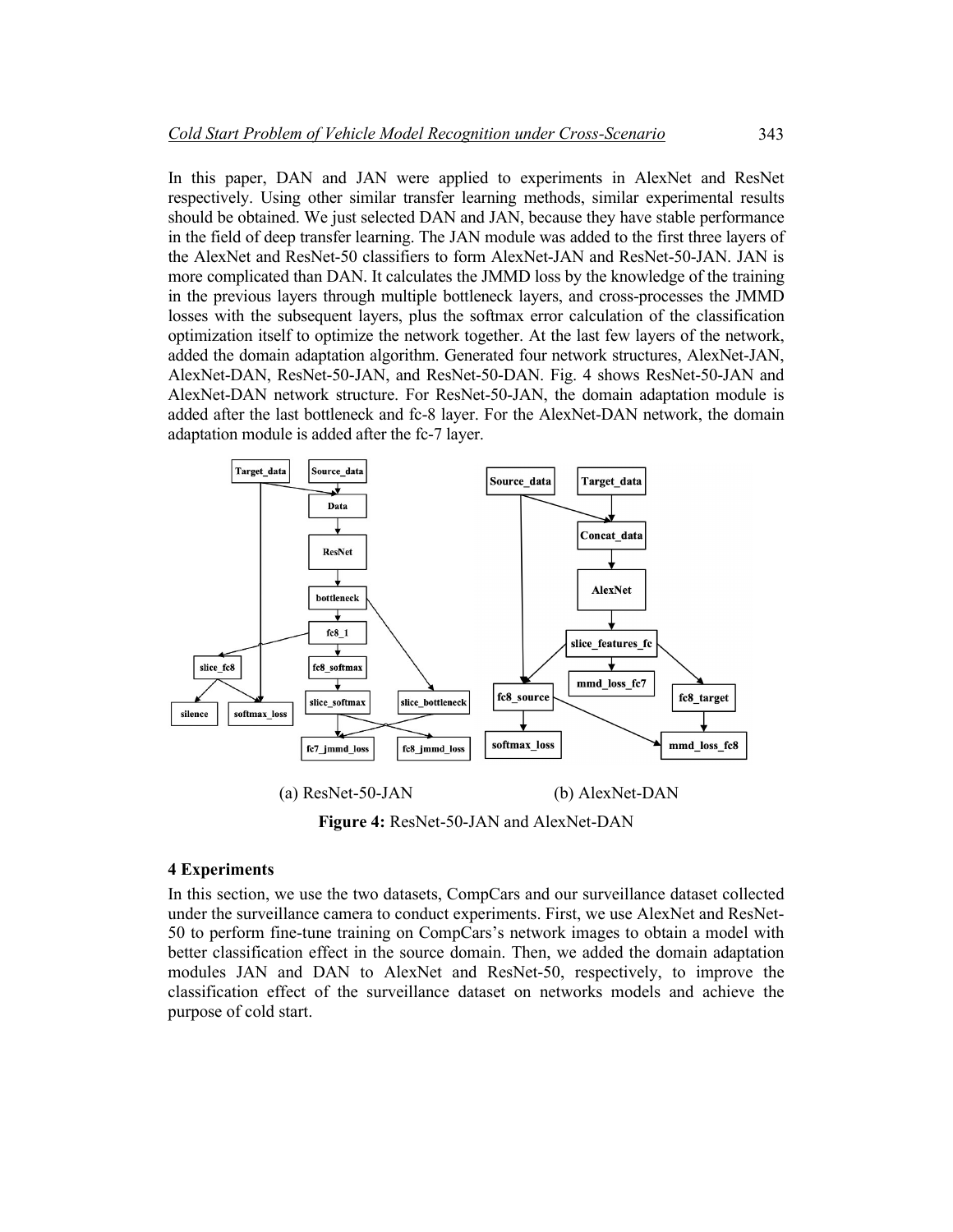# *4.1 Datasets*

At present, there are many problems in the data set used in the field of vehicle model recognition. Take CompCars as an example: CompCars data set has three main shortcomings in the data set under the surveillance camera. First, their surveillance cameras have a total of 50,000 images, but they are mostly taken from the same surveillance camera in three time periods. The illumination conditions are very poor and the clarity is very low. It is difficult for people to distinguish the vehicle model of these two models of photos, let alone the classification task of vehicle brand recognition. These two kinds of pictures account for a large proportion of the total 50,000 pictures, and it is impossible to judge whether the classification of these pictures is correct. Secondly, some of the 50,000 images in CompCars dataset have obvious classification errors. It can be seen that their datasets are only filtered by machine. Thirdly, most of the pictures in the same classification are taken repeatedly by several vehicles. Some rare models even have only one car taken repeatedly, which leads to poor diversity of the pictures under the same classification and makes it difficult to extract rich vehicle brand features.

We collected 71 days of data from 178 surveillance cameras in the actual scene of the smart city. We made a dataset, VMRSD1. Our pictures have different weather, different lighting conditions (day, night), different angles. Then we used the object detection model to intercept the vehicle picture, and according to the standard of the CompCars dataset, we classified the images into 431 categories. We finally got 170,304 pictures, due to the position of the camera, most of the pictures are front or back. Some of these classifications did not capture the corresponding images due to differences in geographic area and time. As the Fig. 5 shows, N is the number of pictures for each category. The vertical axis represents the number of categories in which the number of pictures is within a certain range. There are 169 categories with fewer than 50 images, 195 categories with fewer than 100 images, and 50 categories with greater than 1,000 images.



**Figure 5:** The distribution of datasets

The dataset in our experiment is divided into two parts, one is the datasets of the network pictures, mainly used in the source domain for fine-tune training and field adaptation training; and the dataset from the surveillance camera pictures, is mainly used for field adaptation, and are adapted to the accuracy test before and after training. The dataset of the network image has selected from the CompCars dataset proposed in Yang et al. [Yang, Luo, Chen et al. (2015)].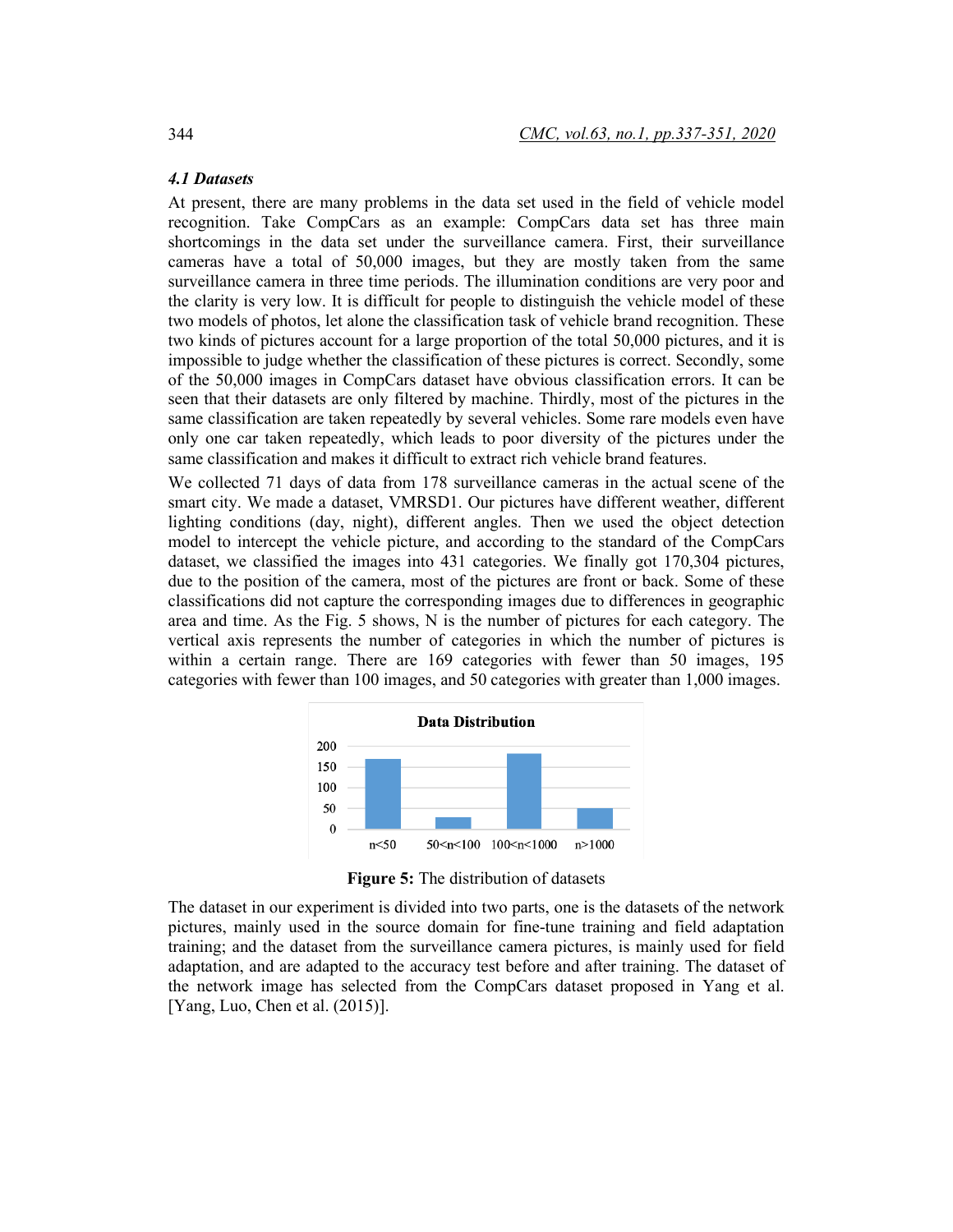### *4.2 Fine-tune experiments*

In order to verify the deep network model in the Imagenet classification problem and finetune the pre-training parameters, it has a good effect in solving the problem of fine-grained classification of network vehicle images. we chose two classification models in deep learning, AlexNet and ResNet-50. Verified the effectiveness of the deep learning classification network model in solving the fine-grained classification problem of vehicle classification.

The hardware condition we use is Nvidia GTX1080Ti with 11 G memory capacity. In our experimental conditions, AlexNet's batch-size can be set very large. After a comprehensive consideration, we used 256 as the batch-size, which accounted for about 4 G in the training process and 60,000 iterations for about 6 hours. The ResNet-50 model is much more complex than AlexNet, and the batch-size can only be set to 32. At this time, the memory is about 10 G or more, and 600,000 iterations take about 100 hours.

Observe the first 20,000 iterations of AlexNet, we can see that due to the large batch-size, the recognition accuracy of the model increases very quickly, and the loss and accuracy curve during the entire iteration changes smoothly, shown in Fig. 6. When the iteration reaches 20,000 times, the Top-1 accuracy is 76.16%, Top-5 accuracy is 90.45%. After 60,000 iterations, our Top-1 accuracy reached 78.99% and Top-5 reached 92.67%, exceeding GoogLeNet's 76.70% Top-1 accuracy and 91.70% Top-5 accuracy. The recognition accuracy in subsequent iterations did not change significantly, so we ended our training experiment.



**Figure 6:** AlexNet fine-tune, accuracy and loss curve of the train process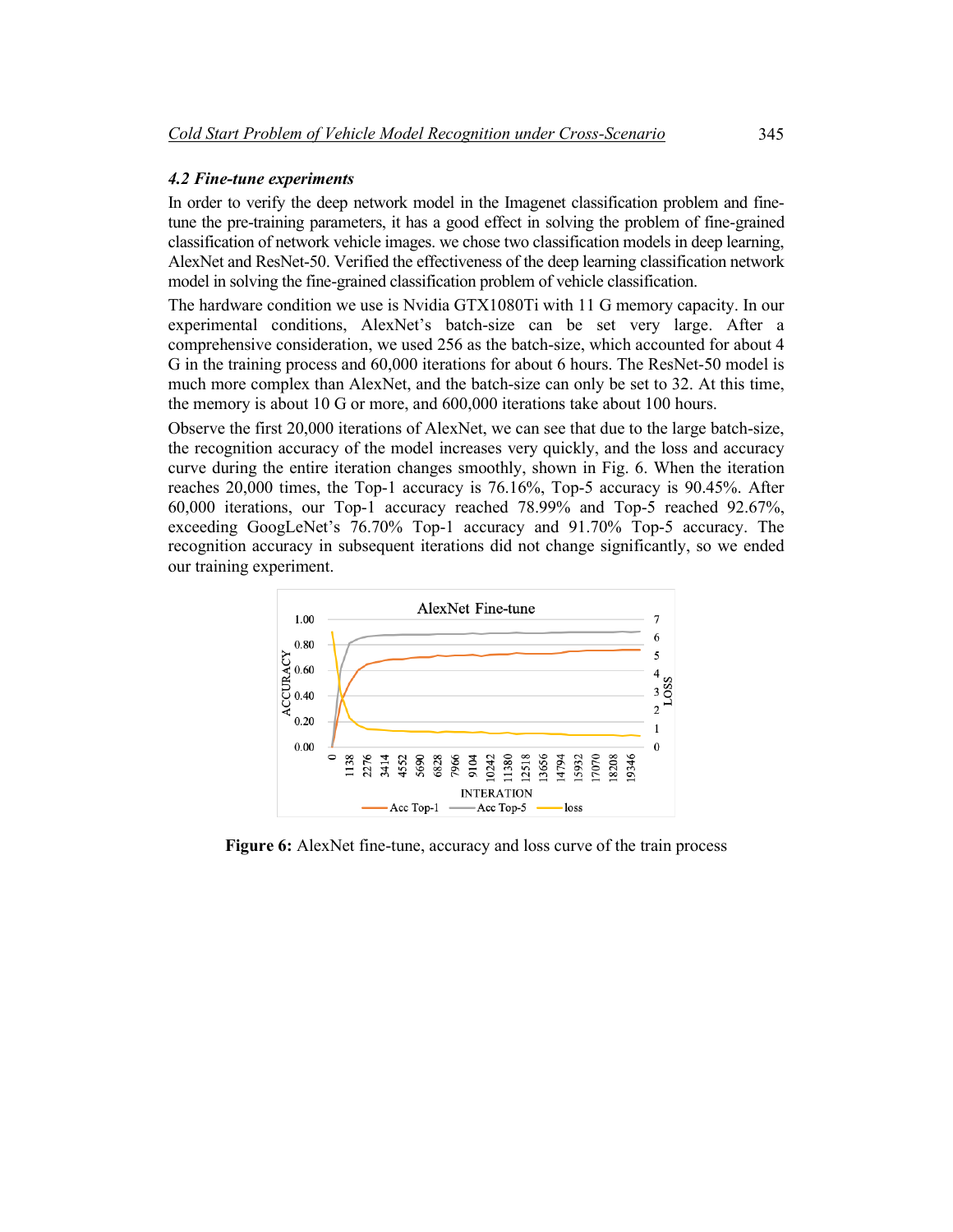

**Figure 7:** AlexNet fine-tune, accuracy and loss curve of the train process

The ResNet theoretically can achieve better results than AlexNet, but in actual training, we find that when the batch size is 32, the recognition accuracy of ResNet-50 after first 40,000 iterations is improved, but is not faster than AlexNet, the curve jitter is severe during the iteration, as the Fig. 7 shows. When iterated to 40,000 times, the Top-1 accuracy is 53.81%, and Top-5 accuracy is 77.98%. At 600,000 iterations, our Top-1 accuracy reached 66.34% and Top-5 accuracy reached 86.28%, which is lower than the GoogLeNet and AlexNet.

To verify that ResNet's poor recognition is related to the smaller batch-size, we added a fine-tune training experiment on AlexNet with the same 32 batch-size. The results after 20,000 iterations are shown in Fig. 8. It can be seen that AlexNet did not even converge at the lower batch-size. The reason is that when calculating MMD, it is best to use all data in the dataset, but in practice, people usually only use the value of one batch to calculate. If the batch-size is too small, the MMD cannot show the real distance, which affects the network convergence.



**Figure 8:** ResNet fine-tune, accuracy and loss curve of the train process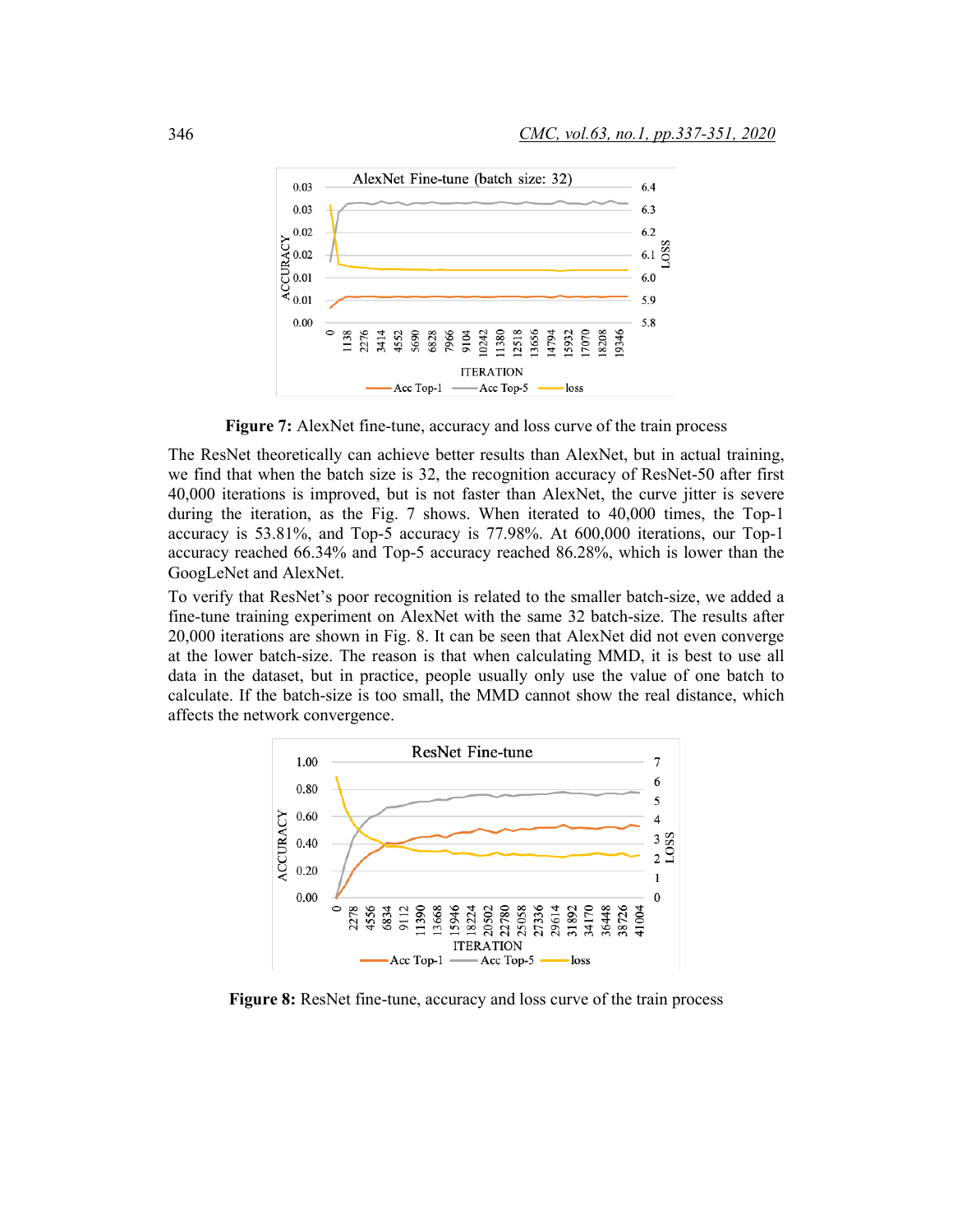# *4.3 Adaptation experiments*

In the domain adaptation experiments, we use the dataset in fine-tune training as the source domain, and use the 170,304 images collected from our surveillance camera as the target domain and test set part. We rewritten the network structures of AlexNet and ResNet-50, added the JAN module and the DAN module, and generated four network structures: AlexNet-JAN, AlexNet-DAN, ResNet-50-JAN, and ResNet-50-DAN. We conducted some experiments. Similar to the fine-tune part, we set the parameters of the source and target domains with a batch-size of 128 for two AlexNet experiments. The number of training iterations is still 60,000. In the two ResNet experiments, the parameter batch-size is 16 in both source and target domain, and the number of training iterations is still 60,000.

From the results of Tab. 1, using JAN and DAN to perform domain adaptation training on the trained ResNet-50 and AlexNet models, both Top-1 and Top-5 accuracy have been improved by 20%-30%. Among them, ResNet-50 has a smaller promotion than AlexNet due to the smaller batch-size. AlexNet-JAN received 87.95% Top-5 accuracy, which is 2.66% lower than the Top-5 accuracy of the source network image. AlexNet-DAN received 62.09% Top-1 accuracy, which is 11.04% lower than the Top-1 accuracy of the source network image. At the same time, due to the narrowing of the gap between the two different domains, the recognition accuracy of the source domain with network picture is slightly lower than before the field adaptation.

| Model         | Target Domain |       | Source Domain |       |
|---------------|---------------|-------|---------------|-------|
|               | $Top-1$       | Top-5 | $Top-1$       | Top-5 |
| GoogLeNet     |               |       | 76.70         | 91 70 |
| AlexNet       | 31.39         | 59.09 | 78.99         | 92.67 |
| $AlexNet+IAN$ | 5738          | 8795  | 72.18         | 90.61 |
| AlexNet+DAN   | 62.09         | 85.44 | 73 13         | 90.97 |
| ResNet        | 30.34         | 5546  | 66 34         | 86.28 |
| ResNet+JAN    | 50.80         | 75.54 | 64 98         | 85.69 |
| ResNet+DAN    | 52.39         | 77.62 | 64 44         | 86.12 |

Table 1: Accuracy on source domain and target domain

We also selected some characteristic pictures and conducted a single picture recognition test. Fig. 9 shows the Top-5 predicted classes of the classification model for six cars in our surveillance-nature data. Below each image is the ground truth class and the probabilities for the Top-5 predictions with the correct class labeled in red, on the contrary, it is blue. We can see when the picture's quality is better, the picture is well lit, unobstructed, and the angle is positive, the result of the recognition is better as expected.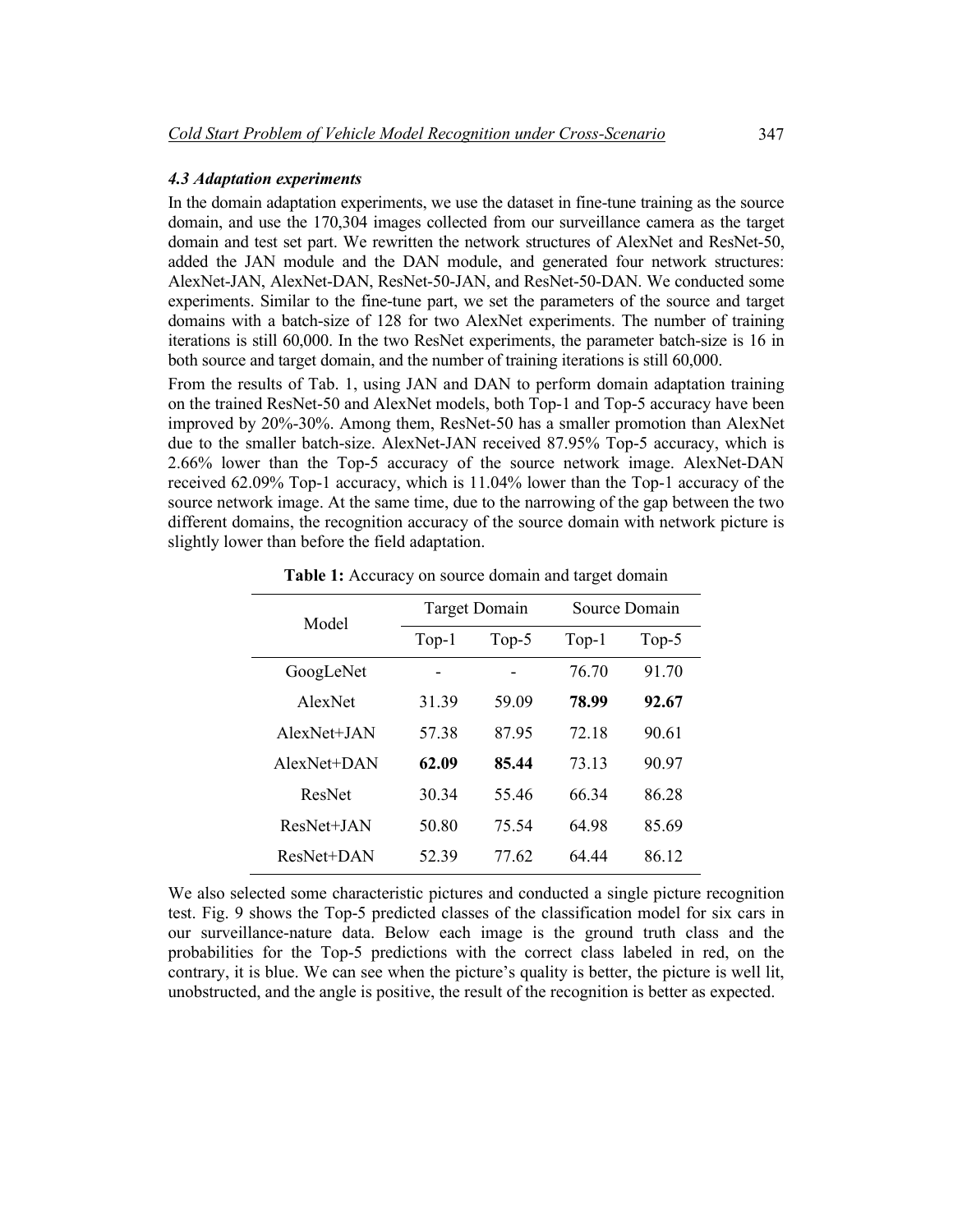

# **Figure 9:** Some examples

Among them, the first picture has excessive exposure. Although the picture of the tail of the vehicle is taken, the shape of the vehicle logo and the overall vehicle tail are difficult to distinguish by the naked eye due to overexposure, but the model still recognizes with 64.59% confidence. The Cadillac XTS is out, and the Confidence Top-3 is the Cadillac series. The confidence level is more than 90%, which means that the characteristics learned by deep learning do not depend on the specific logo or other details. The second picture is more ambiguous, with slight occlusion on the top, and the light is darker. However, because the angle is relatively correct, the vehicle face information is more accurate, and the model is not only accurate but also highly reliable. The third picture belongs to the picture quality is poor, and there is time occlusion above, the car face information is fuzzy, although the confidence of the overall recognition is not very high, but the model identifies the correct vehicle brand with Top-1 confidence.

In addition, some cases of inaccurate identification were selected. There is a common situation in which the recognition accuracy is low. The vehicle brand is relatively unpopular, and the corresponding training set has fewer pictures. At this time, because the neural network extracts fewer features, it is prone to classification errors, but it is still similar to the fourth picture. The situation identified in Top-5. As in the fifth picture, when the overall quality of the picture is poor, the overall recognition confidence is low, and the correct model does not appear in the Top-5 confidence level. The sixth picture is a typical case where a number of similar models lead to misidentification. Although the vehicle picture is clear and complete, because the Volkswagen models are too similar, the highest recognition confidence is not the correct result. At the same time, the model also has a certain recognition effect on the situation of shelter, poor light, and overexposure. The reason for recognition poor pictures is mainly due to interference from several similar vehicles, blurry pictures, and some categorizations contain very few pictures.

## *4.4 Train with our dataset*

Of course, if there are enough annotated images, we still recommend using the pretrained model in ImageNet directly for finetune. In this regard, we also randomly assigned the 170,304 images we collected to the training set and the test set at a ratio of 70% and 30%. Conduct fine-tune test, after 300,000 iterations, the Top-1 accuracy is 89.5%, Top-5 accuracy is 95.4%. Since the pictures are mostly based on the front and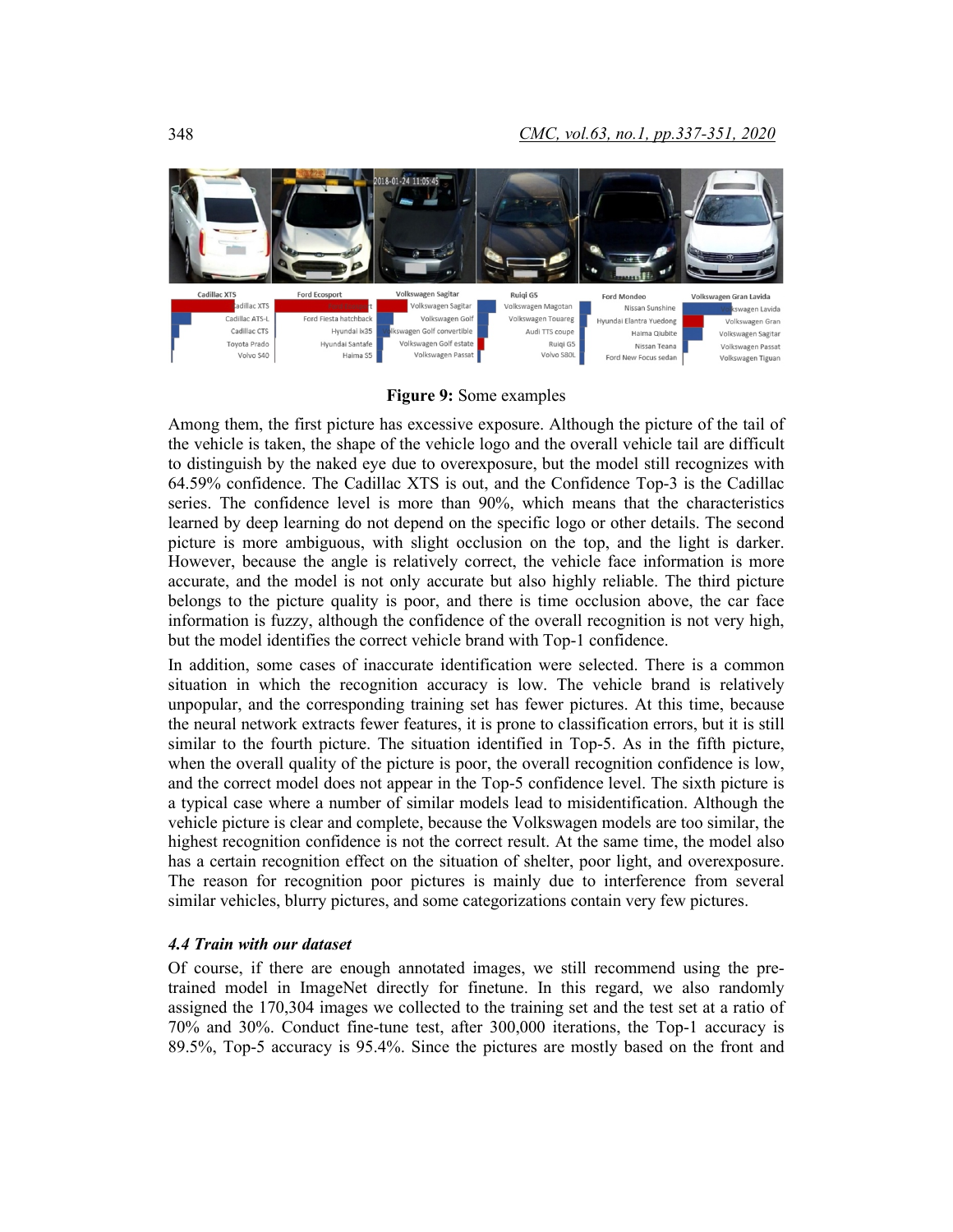back, the same car is photographed with similar angles, the complexity of the data set is lower, and the model will be better. It also verifies that for different datasets, due to the differences in the distribution of datasets, the trained models will have different biases, and it is difficult to meet the needs of various scenarios.

### **5 Conclusions**

In this paper, to address the cold start problem of vehicle model recognition under crossscene, we combined transfer learning, using only a small amount of annotation data to realize vehicle model recognition under real surveillance camera. We load the DAN and JAN domain adaptation modules into the AlexNet and ResNet-50, and train the networks. We also collect and produce a vehicle model identification data set under the surveillance camera, and mark 431 vehicle models with a total of 170,304 images. Then transfer the dataset (source domain) to our surveillance-nature picture data set (target domain), the Top-1 accuracy is 62.09% and Top-5 accuracy is 85.44%, both Top-1 and Top-5 accuracy have been improved by 20%-30% after transferring.

**Acknowledgement:** This work was supported by CETC Joint Research Program under Grant 6141B08020101, 6141B08080101, National Key R&D Program of China under Grant 2018ZX09201014, and the National Natural Science Foundation of China under Grant 61002011.

**Conflicts of Interest:** The authors declare that they have no conflicts of interest to report regarding the present study.

### **References**

**Abdelmaseeh, M.; Badreldin, I.; Abdelkader, M. F.; El Saban, M.** (2012): Car make and model recognition combining global and local cues. *Pattern Recognition*, pp. 910-913.

**Baek, N.; Park, S. M.; Kim, K. J.** (2007): Vehicle color classification based on the support vector machine metho. *International Conference on Intelligent Computing*, pp. 1133-1139.

**Behley, J.; Steinhage, V.; Cremers, A.** (2013): Laser-based segment classify-cation using a mixture of bag-of-words. *International IEEE/RSI Conference on Intelligent Robots and Systems*.

**Ben-david, S.; Blitzer, J.; Crammer, K.** (2006): Analysis of representations for domain adaptation. *International Conference on Neural Information Processing Systems*, pp. 137-144.

**Buch, N.; Orwel, J.; Velastin, S. A.** (2008): Detection and classification of vehicles for urban traffic scenes. *Visual Information Engineering*, pp. 182-187.

**Csurka, G.; Dance, C.; Fan, L.** (2004): Visual categorization with bags of keypoints. *Workshop on Statistical Learning in Computer Vision ECCV*, vol. 44, pp. 1-22.

**Dule, E.; Gokmen, M.; Beratoglu, M. S.** (2010): A convenient feature vector construction for vehicle color recognition. *Proceedings of 11th WSEAS International Conference on*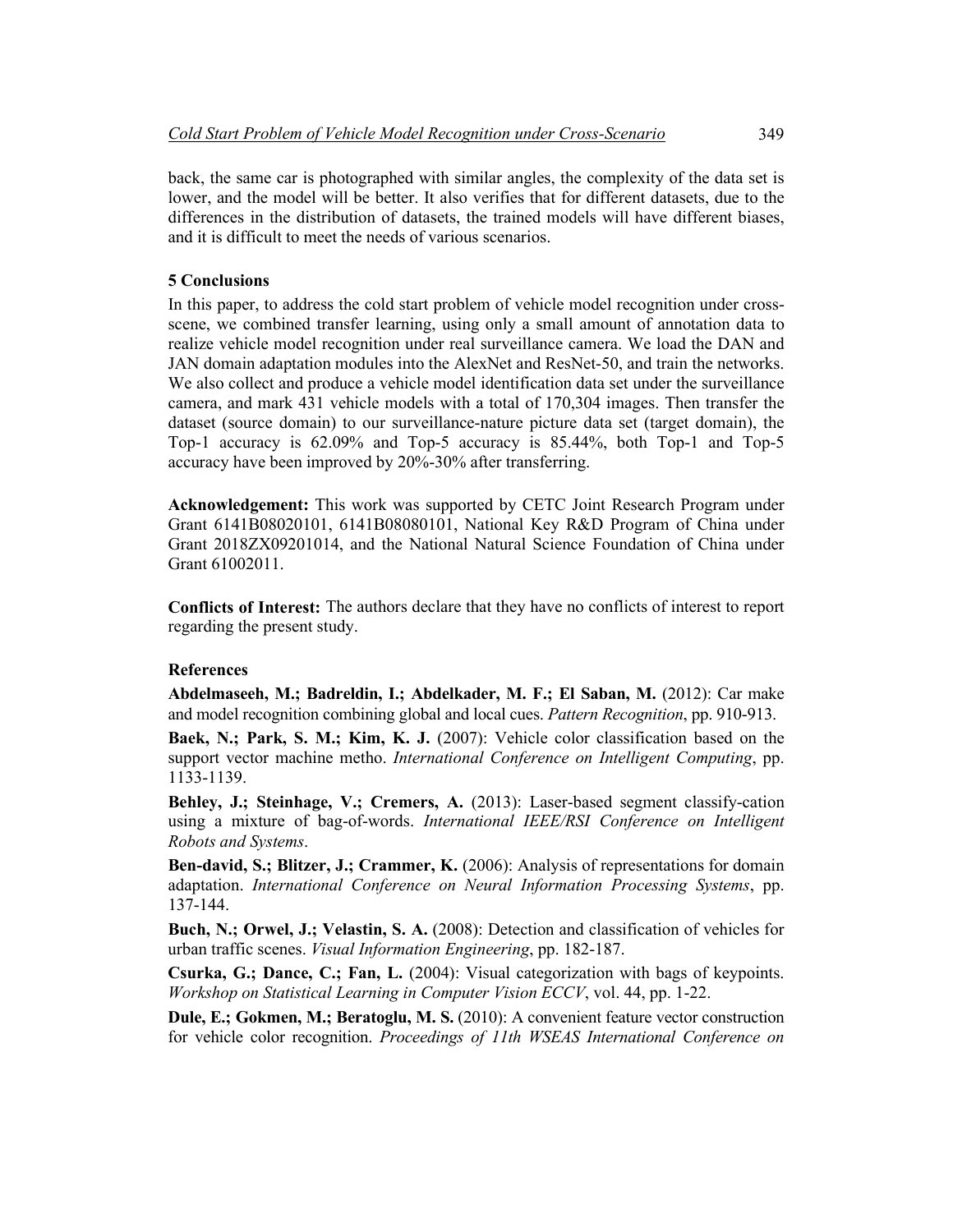*Neural Networks, Evolutionary Computing and Fuzzy Systems*, pp. 250-255.

**Fu, J.; Zheng, H.; Mei, T.** (2017): Look closer to see better: recurrent attention convolutional neural network for fine-grained image recognition. *IEEE Conference on Computer Vision and Pattern Recognition*.

**He, K.; Zhang, X.; Ren, S.; Sun, J.** (2016): Deep residual learning for image recognition. *Proceedings of the IEEE Conference on Computer Vision and Pattern Recognition*, pp. 770-778.

**Hu, W.; Yang. J.; Bai, L.** (2013): A new approach for vehicle color recognition based on specular-free image. *Proceedings of SPIE-the International Society for Optical Engineering*, pp. 906-917.

**Huang, G.; Liu, Z.; Weinberger, K. Q.** (2016): Densely connected convolutional networks. *IEEE Conference on Computer Vision and Pattern Recognition*, pp. 4700-4708.

**Kim, K. J.; Park, S. M.; Choi, Y. J.** (2008): Deciding the number of color histogram bins for vehicle color recognition. *Asia-Pacific Services Computing Conference*, pp. 134-138.

**Krause, J.; Stark, M.; Deng, J.; Li, F. F.** (2013): 3D object representations for finegrained categorization. *Proceedings of the IEEE International Conference on Computer Vision Workshops*, pp. 554-561.

**Krizhevsky, A.; Sutskever, I.; Hinton, G.** (2012): Imagenet classification with deep convolutional neural networks. *Advances in Neural Information Processing Systems*.

**Lee, S.; Gwak, S.; Jeon, M.** (2013): Vehicle model recognition in video. *International Journal of Signal Processing, Image Processing and Pattern Recognition*, vol. 6, no. 2.

**Leotta, M. J.; Mundy, J. L.** (2011): Vehicle surveillance with a generic, adaptive, 3D vehicle model. *IEEE Transactions on Pattern Analysis and Machine Intelligence*, vol. 33, no. 7, pp. 1457-1469.

**Lin, Y. L.; Morariu, V. I.; Hsu, W.; Davis, L. S.** (2014): Jointly optimizing 3D model fitting and fine-grained classification. *Computer Vision-ECCV*, pp. 466-480.

**Liu, X.; Liu, W.; Mei, T.** (2016): A deepLearning-based approach to progressive vehicle re-identification for urban surveillance. *European Conference on Computer Visio*, pp. 869-884.

**Long, M.; Cao, Y.; Wang, J.; Jordan, M. I.** (2015): Learning transferable features with deep adaptation networks. *Proceeding ICML'15 Proceedings of the 32nd International Conference on Machine Learning*, vol. 37, pp. 97-105.

**Long, M.; Zhu, H.; Wang, J.; Jordan, M. I.** (2016): Deep transfer learning with joint adaptation networks. *International Conference on Machine Learning*.

**Shen, J.; Qu, Y.; Zhang, W.** (2017): Wasserstein distance guided representation learning for domain adaptation. *Thirty-Second AAAI Conference on Artificial Intelligence*.

**Simonyan, K.; Zisserman, A.** (2014): Very deep convolutional networks for large-scale image recognition. *Computer Science*.

**Sun, M.; Yuan, Y.; Zhou, F.; Ding, E.** (2018): Multi-attention multi-class constraint for fine-grained image recognition. *Computer Vision and Pattern Recognition*.

**Szegedy, C.; Liu, W.; Jia, Y.; Sermanet, P.; Reed, S. et al.** (2015): Going deeper with